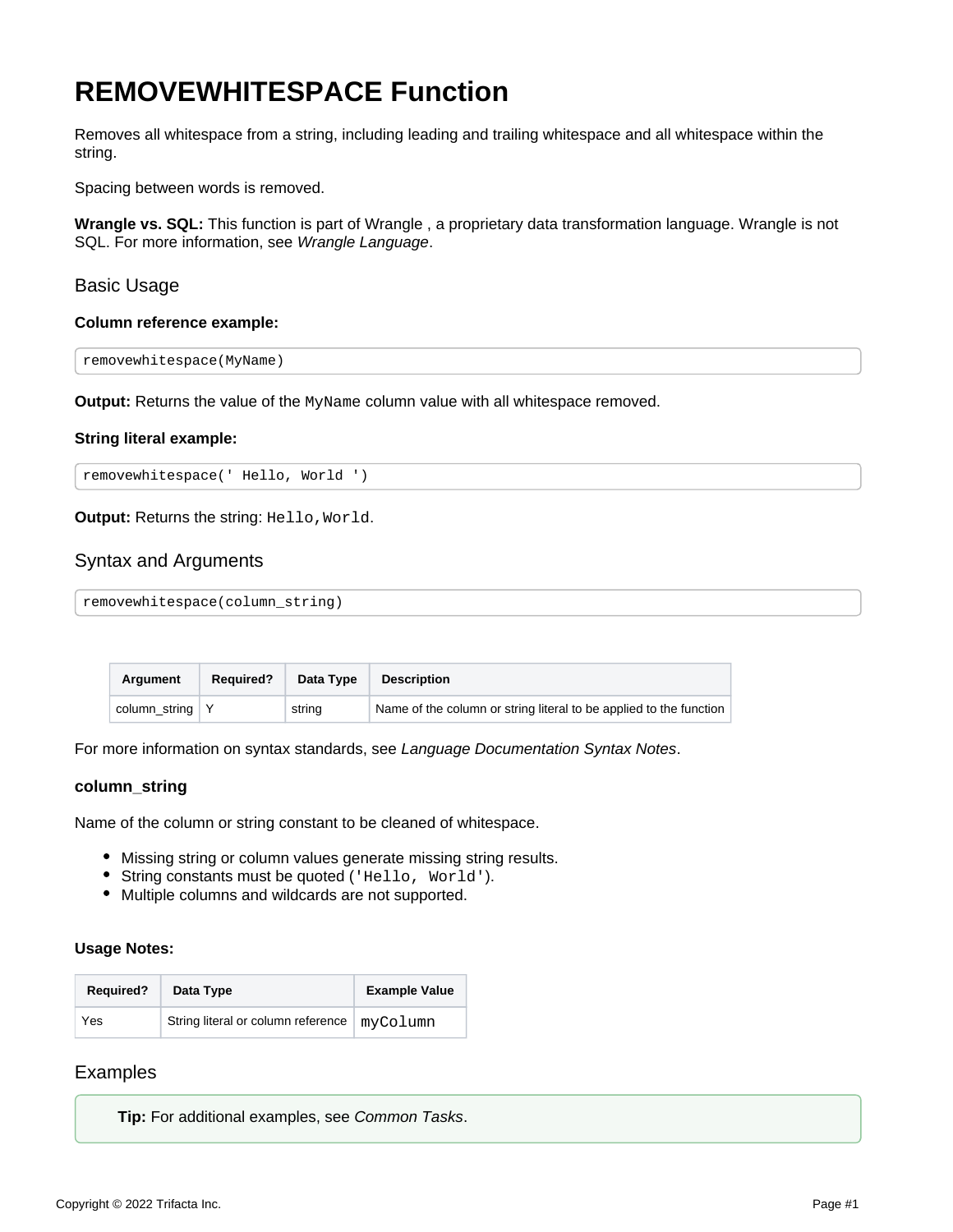# **Example - String cleanup functions together**

The following example demonstrates functions that can be used to clean up strings. These functions include the following:

- TRIM remove leading and trailing whitespace. See [TRIM Function](https://docs.trifacta.com/display/r087/TRIM+Function).
- REMOVEWHITESPACE remove leading and trailing whitespace and all whitespace in between. See [REMOVEWHITESPACE Function](#page-0-0).
- REMOVESYMBOLS remove all characters that are not alpha-numeric or whitespace. See [REMOVESYMBOLS Function](https://docs.trifacta.com/display/r087/REMOVESYMBOLS+Function).

#### **Source:**

In the following (space) and (tab) indicate space keys and tabs, respectively. Carriage return and newline characters are also supported by whitespace functions.

| source                              |
|-------------------------------------|
| this source(space)(space)           |
| (tab)(tab)this source               |
| (tab)(tab)this source(space)(space) |
| this source's?                      |
| Why, you @#\$%^&*()!                |
| this source                         |
| (space)this söurce                  |
| à mañana                            |
|                                     |

# **Transformation:**

The following transformation steps generate new columns using each of the string cleanup functions:

| <b>Transformation Name</b>    | New formula        |
|-------------------------------|--------------------|
| Parameter: Formula type       | Single row formula |
| Parameter: Formula            | TRIM(source)       |
| Parameter: New column<br>name | 'trim source'      |

| <b>Transformation Name</b>    | New formula               |
|-------------------------------|---------------------------|
| Parameter: Formula type       | Single row formula        |
| Parameter: Formula            | REMOVEWHITESPACE (source) |
| Parameter: New column<br>name | 'removewhitespace source' |

| <b>Transformation Name</b> | New formula            |
|----------------------------|------------------------|
| Parameter: Formula type    | Single row formula     |
| Parameter: Formula         | REMOVESYMBOLS (source) |